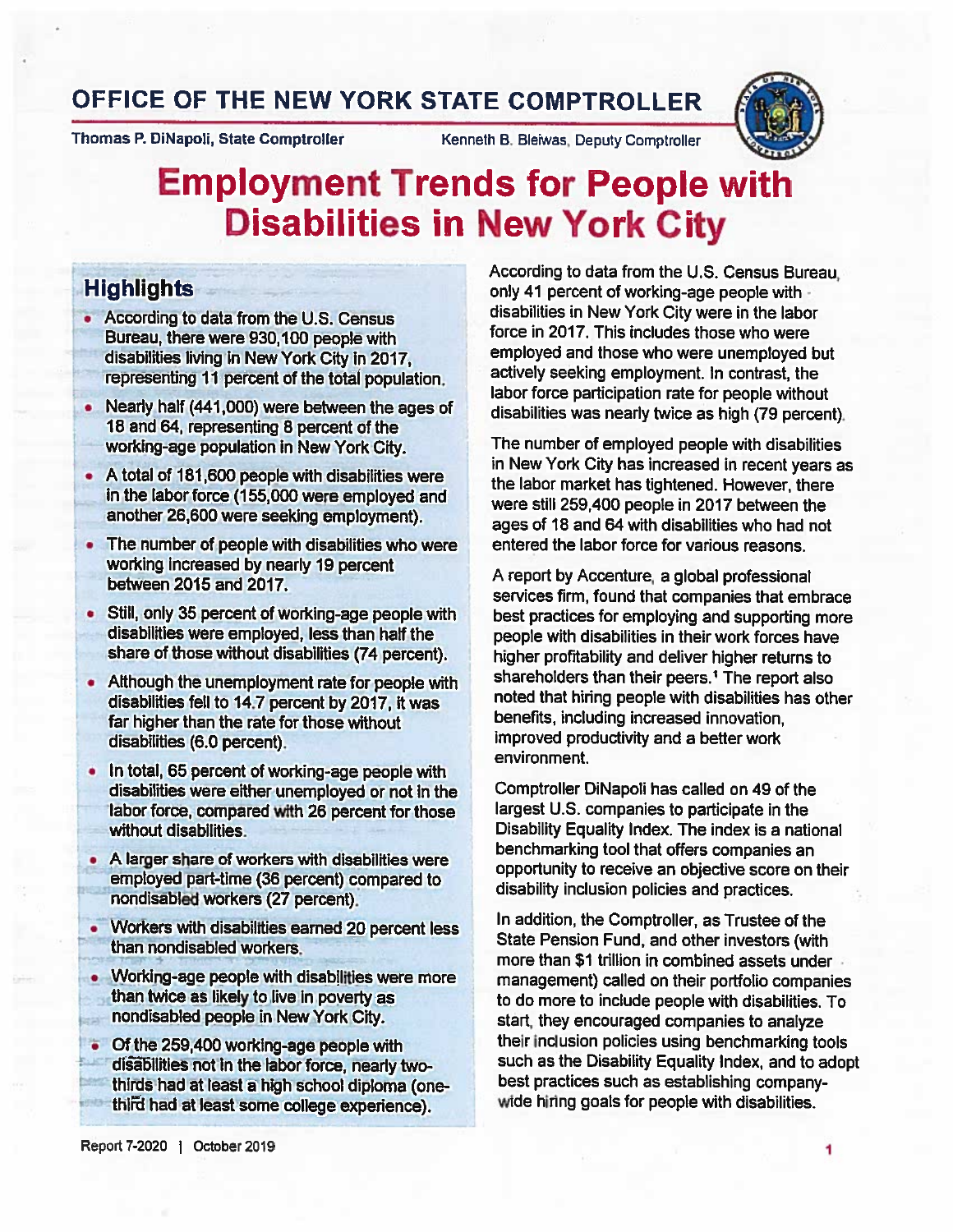The current job expansion in New York City, which is now in its tenth year, is the largest and longest in history. According to the U.S. Bureau of Labor Statistics (BLS), the citywide unemployment rate has fallen from <sup>a</sup> recessionary pea<sup>k</sup> of 9.5 percen<sup>t</sup> to 4.1 percen<sup>t</sup> in 2018, the lowest level since at least 1976.

People with disabilities, however, continue to face obstacles to employment. The BLS found that half of all people in the nation with disabilities who were not working reported some type of barrier to employment, including lack of education or training, lack of transportation, the need for accommodations and the person's own disability. For these and other reasons, there is <sup>a</sup> wide disparity between the labor force participation rates for people with and without disabilities.

The U.S. Census Bureau estimates that there were 930,100 people with disabilities living in New York City in 2017, representing <sup>11</sup> percen<sup>t</sup> of the total population. Nearly half (441,000) were between the ages of 18 and 64, representing 8 percen<sup>t</sup> of the working-age population in New York City.

Overall, 88 percen<sup>t</sup> of working-age people with disabilities in New York City were U.S. citizens. The share who were veterans (2.4 percent) was twice that of the nondisabled population. There were 10,800 veterans with <sup>a</sup> service-related disability, representing 15 percen<sup>t</sup> of all workingage veterans in New York City.

#### FIGURE 1



#### Labor Force Participation Rate

Sources: U.S. Census Bureau, Amercian Community Survey 1-Year Estimates;<br>OSC analysis

Only 41 percen<sup>t</sup> of people with disabilities in New York City were in the labor force in 2017 (Figure 1), compared to 79 percen<sup>t</sup> for those without disabilities. However, the gap has narrowed slightly since 2014 as the participation rate for people with disabilities has increased at <sup>a</sup> faster rate than for those without disabilities.

Although the BLS is the customary source for unemployment data at the national and state levels, it suggests that researchers use data from the Census Bureau's American Community Survey (ACS) for substate areas (e.g., cities). According to the ACS, the unemployment rate for people with disabilities in New York City peaked at 22.7 percen<sup>t</sup> in 2011 (see Figure 2).

While the unemployment rate for people with disabilities fell to 14.7 percen<sup>t</sup> by 2017, it was far higher than the rate for those without disabilities (6.0 percent). African Americans (18.9 percent) and Hispanics (15.3 percent) with disabilities had higher unemployment rates than Whites (14.3 percent) and Asians (13.4 percent).

The unemployment rate for people with disabilities between the ages of 18 and 25 was even higher (33 percent). Moreover, while the unemployment rate for nondisabled people was lower in 2017 than its prerecession low (2007), the rate for people with disabilities remained above its prerecession low (2008).

#### FIGURE 2 Unemployment Rate



Note: Data for 2007 and 2008 from Public Use Microdata Sample files Sources: U.S. Census Bureau, American Community Survey 1-Year Estimates;<br>OSC analysis

<sup>2</sup> Report 7-2020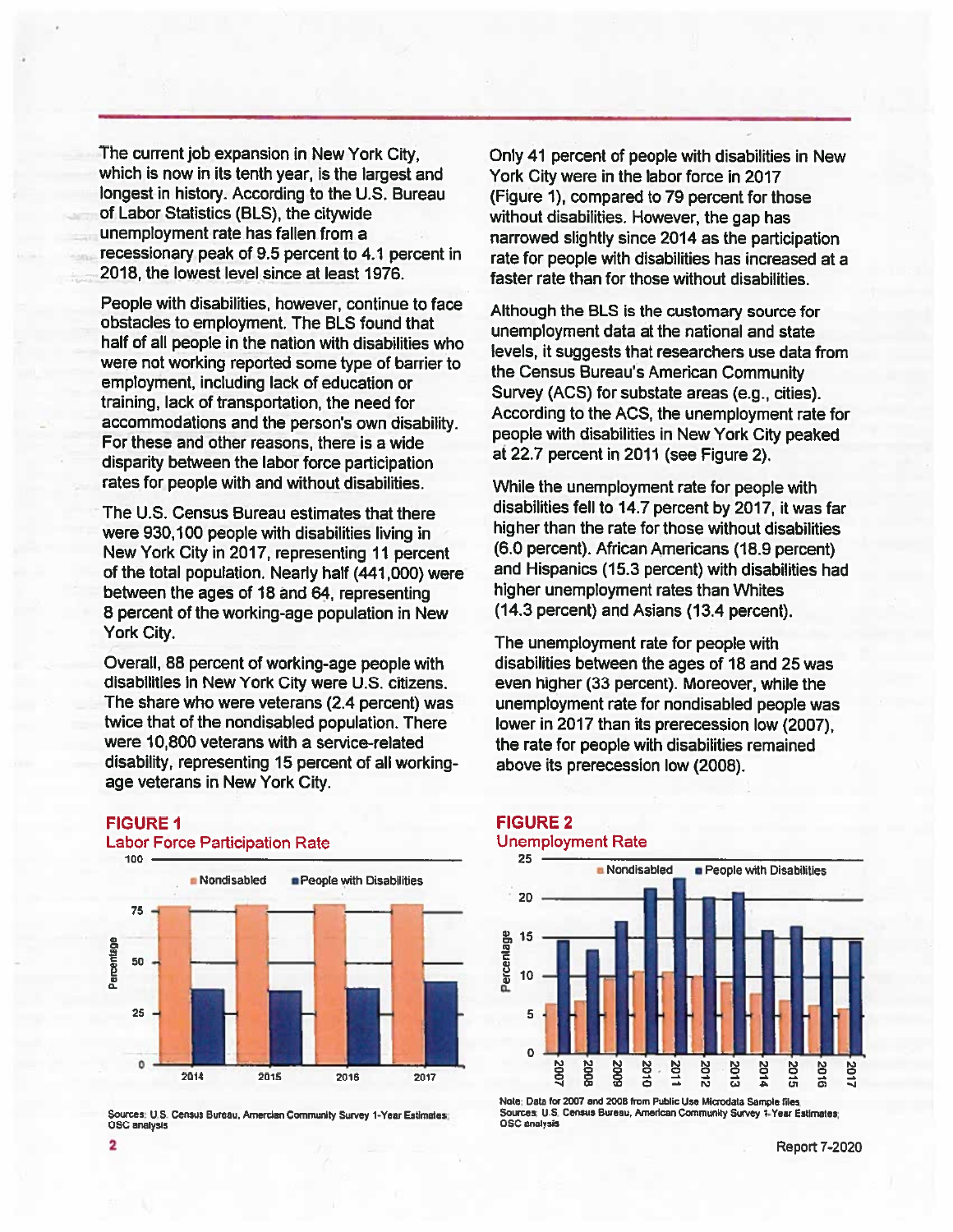In 2017, <sup>a</sup> total of 181,600 working-age people with disabilities were in the labor force. This includes those who were employed (155,000) and those who were unemployed (26,600) but actively seeking employment. In recent years, <sup>a</sup> growing number of people with disabilities have entered the labor force as the labor market has tightened (see Figure 3).

The number of people with disabilities in the labor force increased by nearly <sup>17</sup> percent between 2015 and 2017. The number who were employed increased even faster (by 19 percent). Still, the share of people with disabilities who were employed (35 percent) was less than half the share of those without disabilities (74 percent).

Of the 259,400 working-age people with disabilities who were not in the labor force, nearly two-thirds (63 percent) had at least <sup>a</sup> high school diploma. One-third (32 percent) had at least some college experience and <sup>a</sup> significant share had <sup>a</sup> bachelor's degree.

In total, 65 percent of people with disabilities between the ages of 18 and 64 were either unemployed or not in the labor force. (The share rises to <sup>79</sup> percent for those age 16 and over.)

People with disabilities earn less than those without disabilities, although they earn more in New York City than the national and statewide medians (see Figure 4). The median for those with disabilities in the City was \$32,000 in 2017, 20 percent less than those without disabilities.

A larger share of people with disabilities were employed part-time (36 percent) than those without disabilities (27 percent). The median annual earnings for those who worked full-time was \$48,200, more than three times higher than those who worked part-time (\$14,000).

Overall, <sup>34</sup> percent of working-age people with disabilities live in poverty in New York City (see Figure 5), <sup>a</sup> higher share than in the nation (26 percent) and New York State (30 percent), and more than twice the share for those without disabilities in New York City (14 percent).

#### FIGURE 3

People with Disabilities in the Labor Force in NYC



Source. U.S. Census Bureau, Amercian Community Survey 1-Year Estimates; OSC analysis

#### FIGURE 4 Median Earnings in 2017



Sources: U.S. Census Bureau, American Community Survey 1-Year Public Use Microdata Sample; OSC analysis

#### **FIGURE 5** Poverty Rate in 2017



Sources: U.S. Census Bureau, Amercian Community Survey 1-Year Estimates; OSC analysis

October <sup>2019</sup> <sup>3</sup>